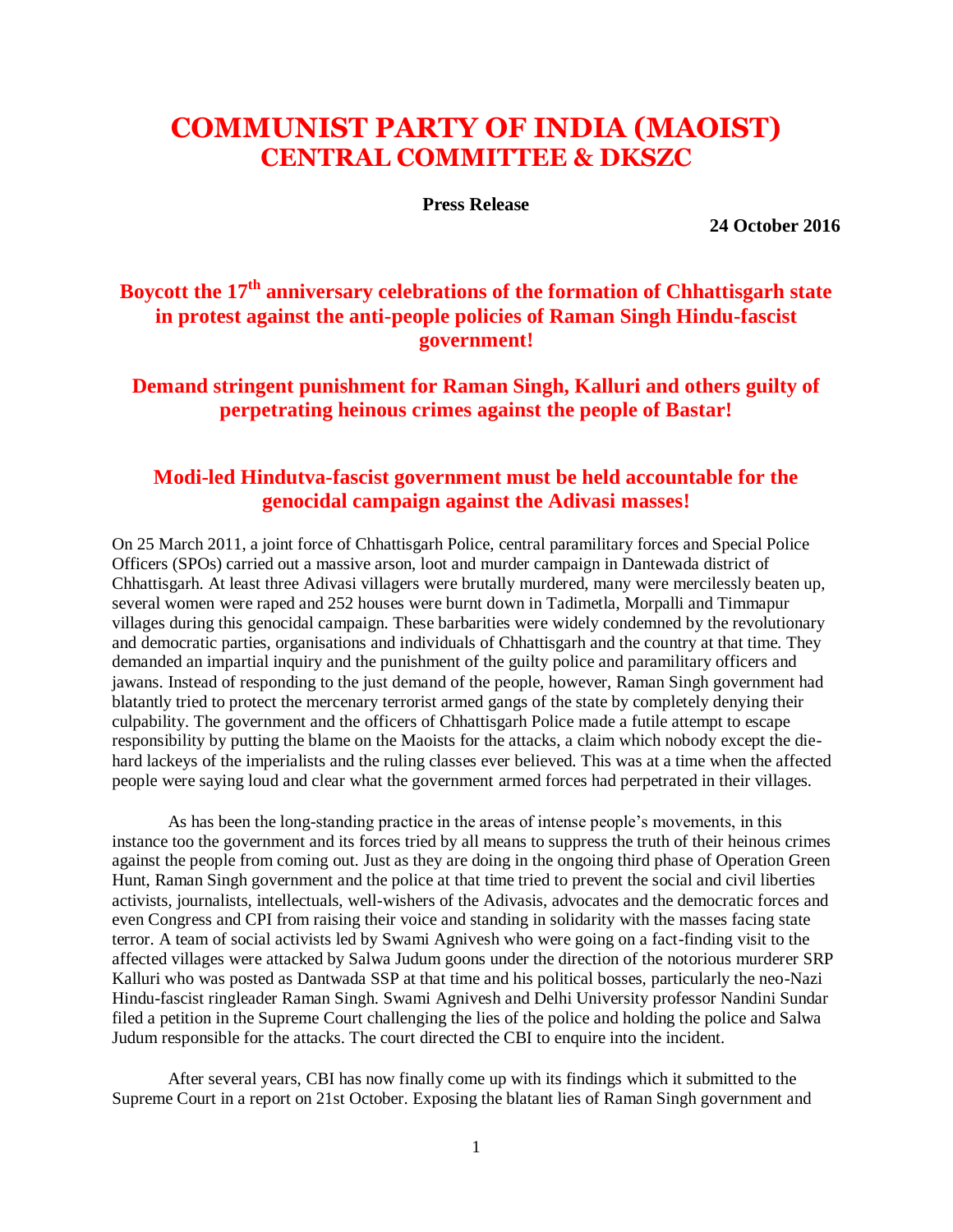Kalluri, CBI has concluded that the Maoists were in no way involved in the incidents in the three villages as well as the attack on the social activists. It held Special Police Officers (SPOs), the jawans of paramilitary-police forces and top police officers leading them squarely responsible for these incidents. Following these findings, social activists, democratic and civil rights organisations and individuals, opposition parliamentary parties like Congress, AAP and Chhattisgarh Congress, etc., have demanded that Kalluri be removed from his post immediately as his involvement has now come been confirmed by CBI itself. They complained that the police have been denying their role for the last five years in spite of the overwhelming evidence to show the involvement of government armed forces including the SPOs. But now the government has no scope to hide behind lies since an organ of the fascist Indian state itself was compelled to admit the truth which the people of Bastar and outside were saying for a long time.

It has been reported that more than 20 political parties and social organisations of Chhattisgarh have come together to start a united movement demanding the government to act on the CBI report and punish Kalluri and other guilty police-paramilitary officers, jawans and SPOs. This initiative should be welcomed and supported by all the revolutionary and democratic forces of the country. Without doubt, neo-Hitlerite police officers like Kalluri deserve severest of punishment for their innumerable crimes of all kinds against the Adivasis in the past and the present. Such mass murderers and gangsters in khaki uniforms and saffron clothes always enjoy protection from the reactionary ruling classes for acting as their faithful running dogs. They hardly ever get punished by the judiciary. It is not surprising that in spite of numerous allegations of heinous crimes such as massacres, fake encounters, mass rapes, arson and loot, etc. in the past, Kalluri has been promoted to be the IG (Bastar Range) as a 'reward' for his services to the Indian ruling classes, saffron-terrorist BJP and the imperialists. Displaying his servility, Kalluri is presently leading in Bastar the third and most repressive third phase of Operation Green Hunt – the war on the people by the state – in the name of 'Mission 2016'. This has already claimed the lives of over a hundred Adivasis – an overwhelming majority of whom were unarmed villagers, including a large number of women, who were branded as 'Maoists' and killed in fake encounters. Therefore, it is only a strong and united movement that can force the central and state governments to take sternest action against these culprits.

It must never be forgotten, however, that Kalluri and his ilk are only implementing the policies of the governments at the centre and the states that represent the interests of the imperialists and their comprador ruling classes of India. So the mere removal of an individual from his post or the punishment of a few foot-soldiers is not enough. A struggle must be waged for the punishment of Raman Singh, the commander-in-chief of the war on the people of Bastar and chairperson of the Unified Command of the government armed forces in Chhattisgarh. He is responsible for directing the massacre of Adivasis of Bastar in their thousands and the displacement of lakhs of them in the last twelve years of his tenure. Likewise, the Brahmanical Hindu-fascist Narendra Modi-Rajnath Singh-Amit Shah-Mohan Bhagwat clique which is leading the genocide of Adivasis-Moolvasis in the country to pave way for the loot of natural resources at gunpoint in the name of 'development' must be held accountable for their crimes. It is therefore necessary that the movement demanding action against Kalluri and other police-paramilitary officers, jawans and SPOs involved in the March 2011 attacks be a part of the movement to resist the fascist war on people waged by the Modi clique, Raman Singh and the saffron gangs throughout the country with the close co-operation of various state governments, no matter whichever party is in power. If this movement is not strengthened, expanded and intensified, it is not possible to stop the ongoing massacre of Adivasis and its intensification day by day across the country.

The Central Committee of CPI(Maoist) welcomes and expresses solidarity with the struggle to bring the culprits of Tadimetla, Morpalli and Timmapur atrocities and attacks on social activists to justice. It appeals to the workers, peasants, democrats, patriots, religious and national minorities, Dalits, Adivasis-Moolvasis, women, students, youth, employees, unemployed and all sections of the people and their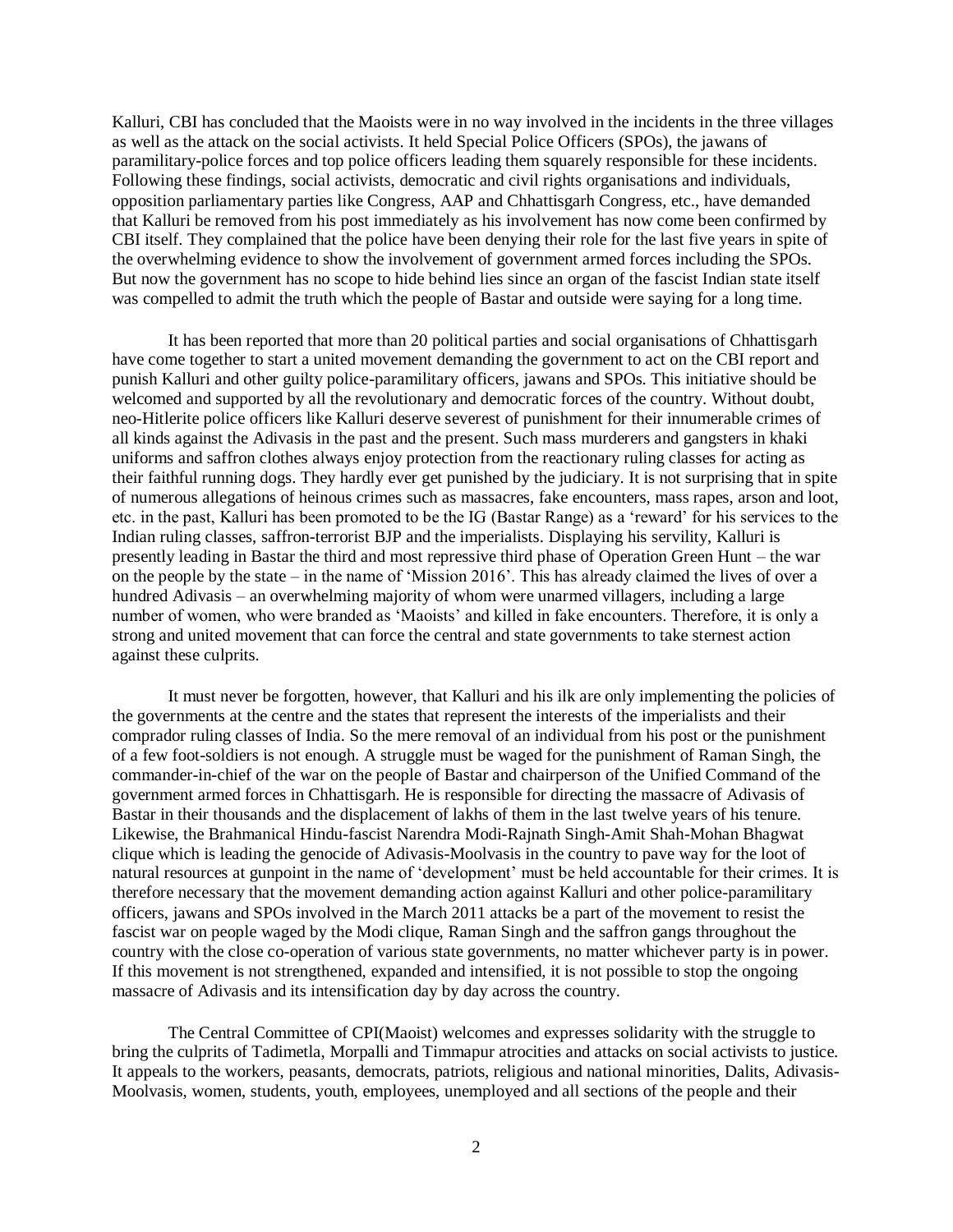organisations, parliamentary opposition parties including Congress, CPI, AAP and Chhattisgarh Congress Party to strengthen this movement with their active participation. Our Party firmly believes that the people of the country will give a fitting reply to the ruling-class elements who have committed untold crimes against humanity and the country's masses through such barbarities.

In the two years after the NDA government led by Modi came to power, the combined assault of state terrorism and Hindutva fascism is intensifying day by day. The Maoist movement and different democratic movements, Muslims and Christians, Dalits, Adivasis, national minorities, women and other oppressed genders, workers, peasants, intellectuals, academics, students, artists and other sections of the vast masses of people have come under their severe assault. Raman Singh, for instance, promised a hike of additional 300 rupees to the Minimum Support Price (MSP) for rice to the peasants but instead it has reduced the MSP by 40 percent. On the other hand, it is spending thousands of crores of rupees on police and paramilitary forces in the name of anti-Maoist operations. Similarly, yesterday the BJP government of Jharkhand resorted to police firing to suppress the people agitating against forcible land acquisition, killing one demonstrator. In such conditions prevailing across the country, the democratic movement to resist this fascist assault must be intensified and expanded by uniting all the forces in opposition to the comprador-feudal Hindutva fascism of BJP and Sangh Parivar. Opposition to the third phase of Operation Green Hunt is a significant a part of this resistance.

Maoist revolutionaries have taken up arms for the just cause of the people and the country after all peaceful avenues for the people to establish genuine democracy, freedom, sovereignty, self-reliance, progress, prosperity and people's political power were closed by the country's reactionary rulers. The history of our country and other semi-colonial and semi-feudal countries of the world has shown conclusively that only through a protracted people's war can these objectives be achieved. Nevertheless, the CC of CPI(Maoist) is open to holding talks with the government in perusal of the cause of the country and the people. But the country's rulers have shown no seriousness about talks, peace or the wellbeing of the masses. Top government functionaries like Rajnath Singh are portraying the revolutionary movement fighting for the sacred cause of the people and the country as a criminal and terrorist movement and are issuing repeated calls for surrender. At the same time, they are deploying more and more armed forces and introducing more and more lethal weapons including combat helicopters to suppress the people, raising more armed forces and vigilante gangs and taking further repressive steps.

It is quite obvious that under such conditions the Supreme Court's suggestion for peace talks between our Party and the government will remain a dead letter. Subverting the spirit of Supreme Court's suggestion, Chhattisgarh Home Minister Ramsewak Paikra has insisted on peace talks only after the Maoists to give up 'violence' and join the 'mainstream'. This is nothing but a thinly veiled call to the Maoists to surrender. It demonstrates the unwillingness and insincerity of the government towards peace talks. Kalluri has stated that the morale of the government forces will go down if the people demand punishment for the perpetrators of the barbarities in Tadimetla, Morpalli and Timmapuram. But the reason behind such statements is to carry out further barbarities and repression of the people by silencing all voices of opposition. The CC, CPI(Maoist) hopes that the genuine democratic and peace-loving forces of the country will continue their efforts to force the Modi and Raman Singh governments to stop their genocidal war on the people, which alone can open-up the possibilities for peace and create a conducive atmosphere for talks.

- *Boycott the 17th anniversary celebrations of the formation of Chhattisgarh state from 1 to 5 November 2016!*
- *Demand the dismissal of Raman Singh and Kalluri!*